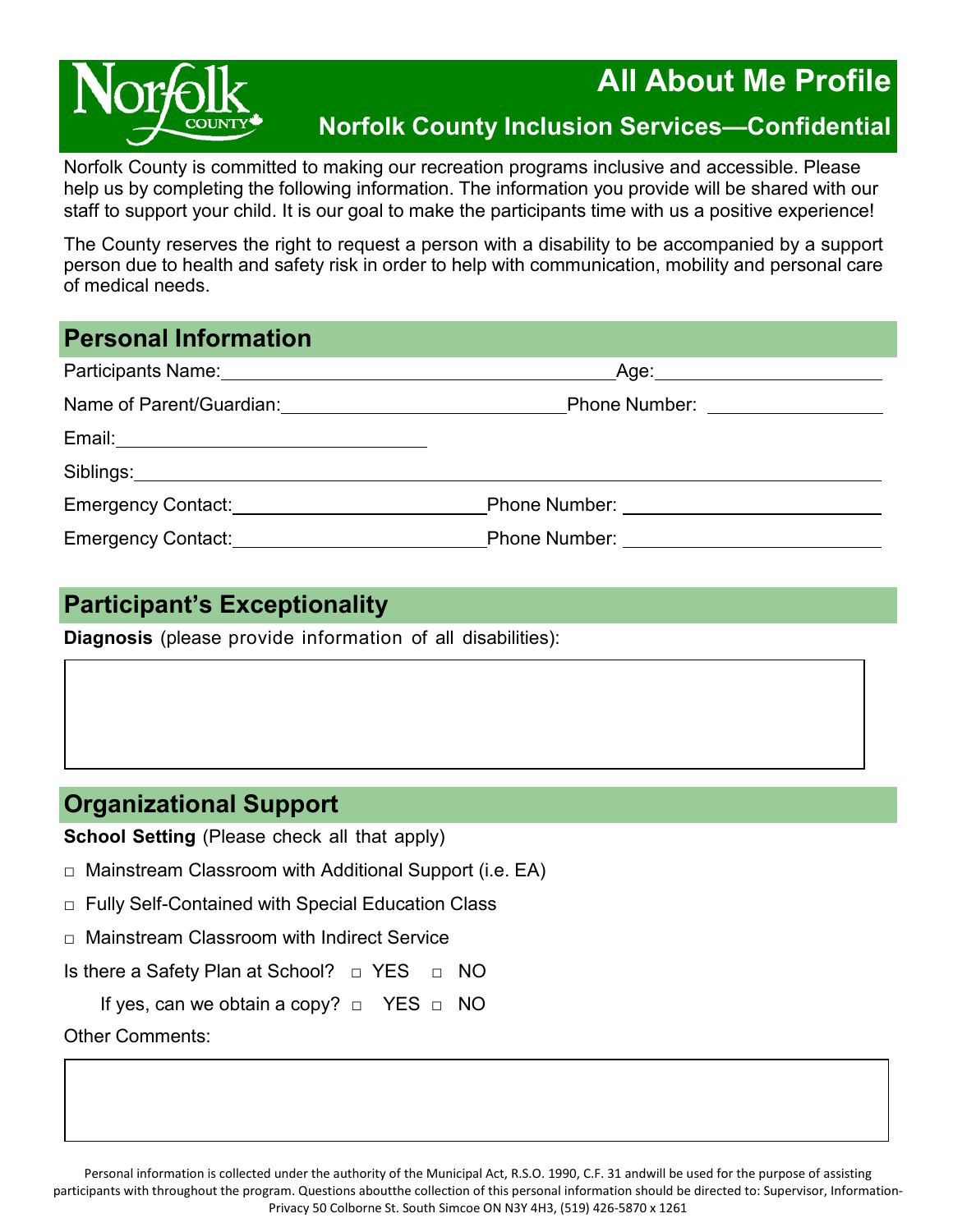

## **Medical Information**

| A.Seizures: D YES D NO                 |  |
|----------------------------------------|--|
|                                        |  |
|                                        |  |
|                                        |  |
|                                        |  |
|                                        |  |
|                                        |  |
| B. Allergies: $\Box$ YES $\Box$ NO     |  |
|                                        |  |
| Carries Epi-Pen: $\Box$ YES $\Box$ NO  |  |
|                                        |  |
|                                        |  |
|                                        |  |
|                                        |  |
| <b>C.</b> Asthma: $\Box$ YES $\Box$ NO |  |
| Carries Inhaler: $\Box$ YES $\Box$ NO  |  |
|                                        |  |
|                                        |  |

### **Please note: If your child requires an Epi-Pen or Inhaler and does not bring it with them, they will not be admitted to the program.**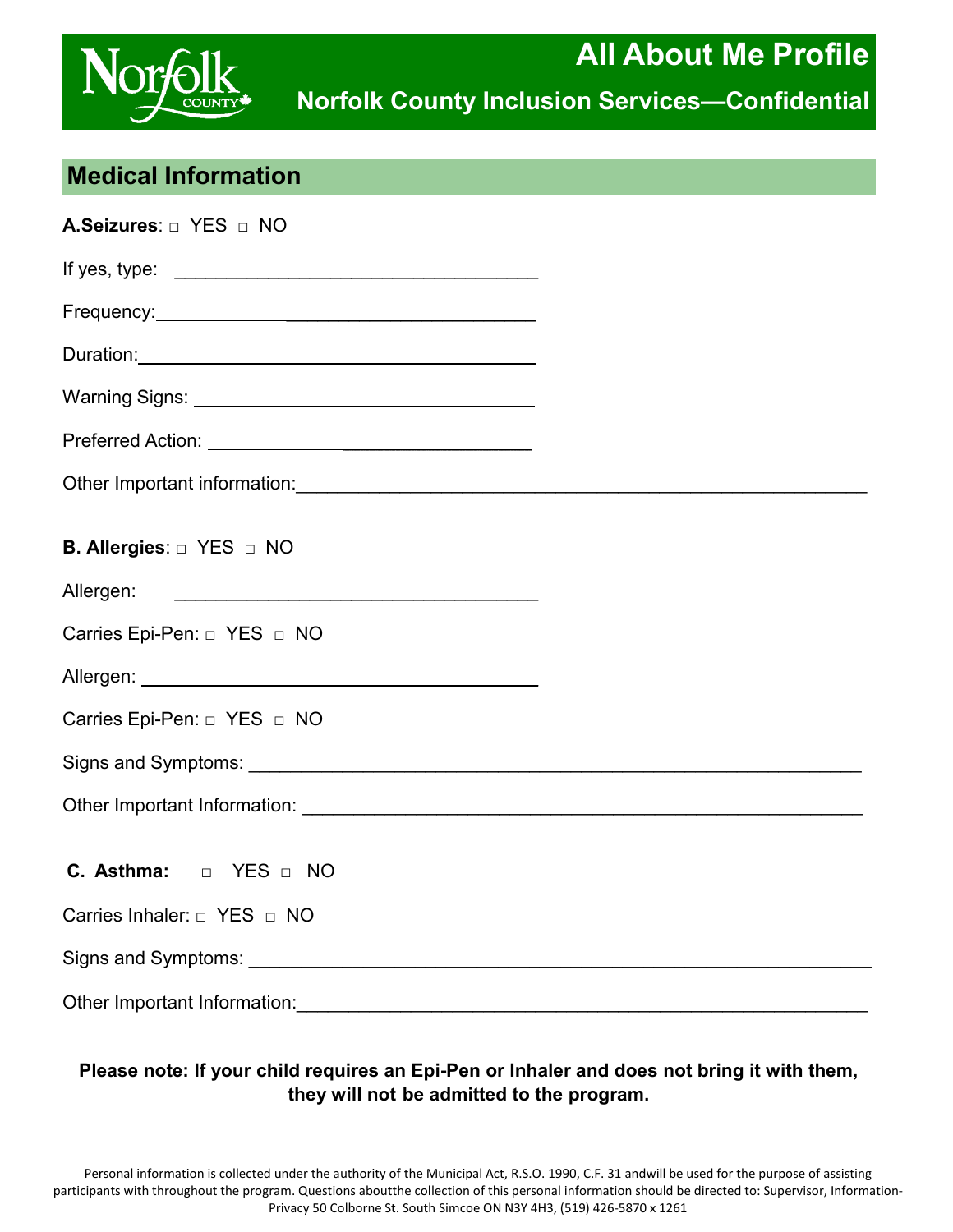

| General Assistance N/A                                                           |
|----------------------------------------------------------------------------------|
| A. Toileting/Changing                                                            |
| □ Independent □ Requires Prompting □ Diapers □ Other: _________________________  |
| What Assistance, if any, is required? (Please check all that apply)              |
| $\Box$ Accompanied to the bathroom                                               |
| □ Change Diaper                                                                  |
| $\Box$ Assist with changing (pants up, pants down, etc)                          |
| $\Box$ Place on the toilet                                                       |
| $\Box$ Assist with wiping                                                        |
| $\Box$ Assist with washing and drying hands                                      |
| □ Use of schedule board to assist changing/toileting                             |
|                                                                                  |
| <b>B. Feeding and Eating</b>                                                     |
| $\Box$ Independent                                                               |
| $\Box$ Requires Prompting                                                        |
| □ Requires Minimal Assistance                                                    |
| □ Requires Full Assistance                                                       |
| Foods the participant is not allowed to eat: ___________________________________ |
|                                                                                  |
| <b>C. Physical Mobility</b>                                                      |

Please indicate any mobility aids/assistive devices this participant uses:

□ Splints □ Walker □ Wheelchair □ Other:

Please describe any difficulties related to mobility that this participant my have throughout their recreational activity (balance, coordination, fine motor skills, etc):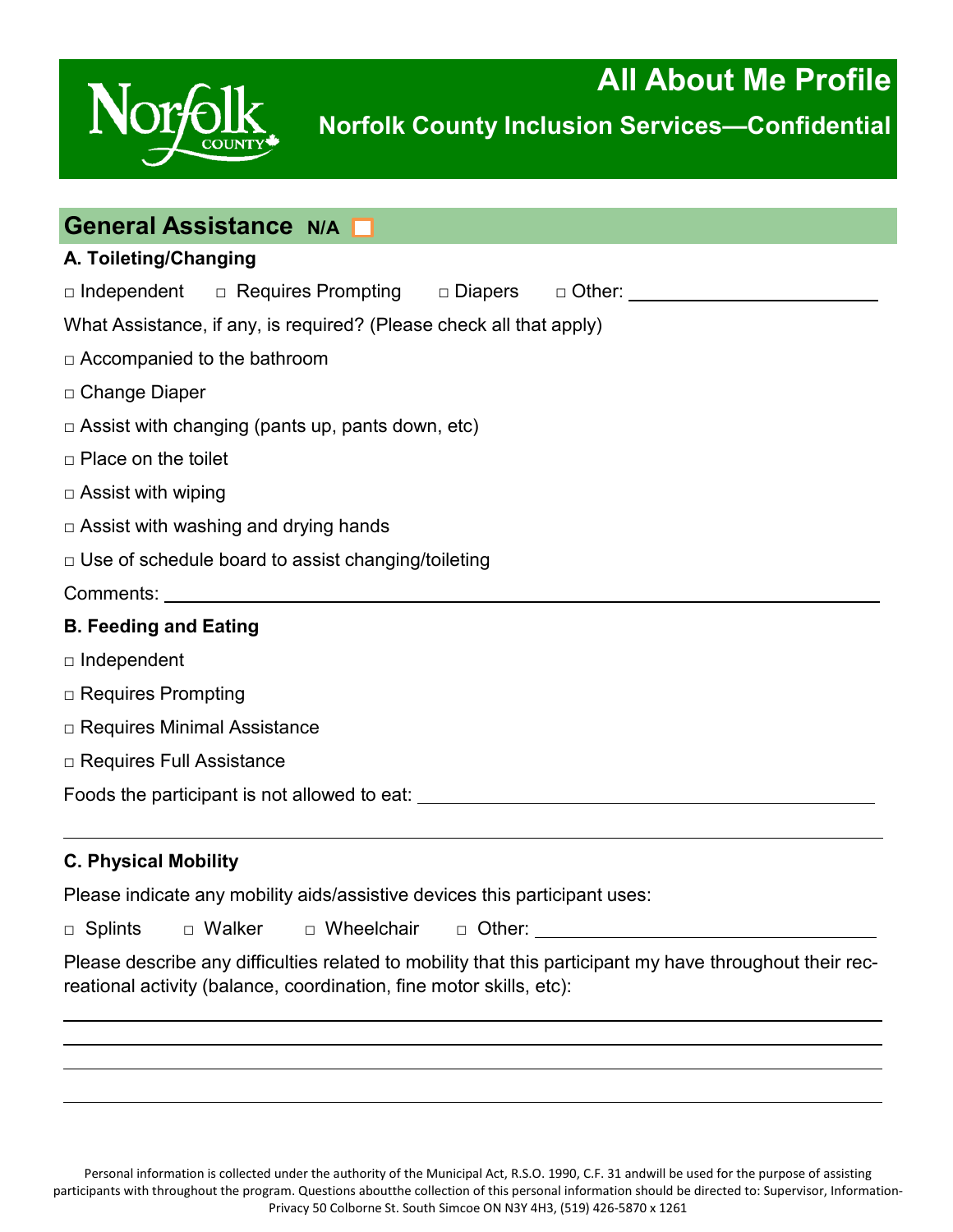

**All About Me Profile Norfolk County Inclusion Services—Confidential**

| <b>Behaviour N/A D</b>                                 |                                |  |  |
|--------------------------------------------------------|--------------------------------|--|--|
| A. Types of Behaviour (check all that apply)           |                                |  |  |
| □ Hyperactive                                          | □ Wanders or runs away         |  |  |
| $\Box$ Aggressive towards others                       | <b>Flight Risk</b><br>$\Box$   |  |  |
| $\Box$ Self Injuring                                   | D Verbal Outbursts             |  |  |
| □ Attention Seeking                                    | Non compliant<br>$\Box$        |  |  |
| □ Profane Language                                     | <b>Self Stimulation</b><br>П.  |  |  |
| $\Box$ Sexual inappropriateness                        | <b>Destructive</b><br>$\Box$   |  |  |
| □ Tantrum                                              | $\Box$ Repetitive actions      |  |  |
| $\Box$ Other: $\_\_\_\_\_\_\_\_\_\_\_\_\_\_\_\_\_$     |                                |  |  |
| <b>B. Sensory</b>                                      |                                |  |  |
| Things that will upset my child:                       | Things that will calm my child |  |  |
| □ Loud Noises                                          | Deep Pressure                  |  |  |
| $\Box$ Crowds                                          | $\Box$ Music                   |  |  |
| □ Being Touched                                        | □ Weighted Objects             |  |  |
| □ Holding hands                                        | $\Box$ Fidget toys             |  |  |
| $\Box$ Humming noises                                  | □ Movement                     |  |  |
| □ Odours                                               | $\Box$ Rocking                 |  |  |
| □ Bright lights                                        | $\Box$ Small, quiet space      |  |  |
| □ Screaming                                            | $\Box$ Cuddling                |  |  |
| $\Box$ Singing                                         | □ Bean bag chair               |  |  |
| $\Box$ Crying                                          |                                |  |  |
| $\Box$ Clapping                                        |                                |  |  |
| $\Box$ Whistles                                        |                                |  |  |
|                                                        |                                |  |  |
| avnand an any bahaviaux above. Deceribe effective wave |                                |  |  |

Please expand on any behaviour above. Describe effective ways of managing inappropriate

behaviour: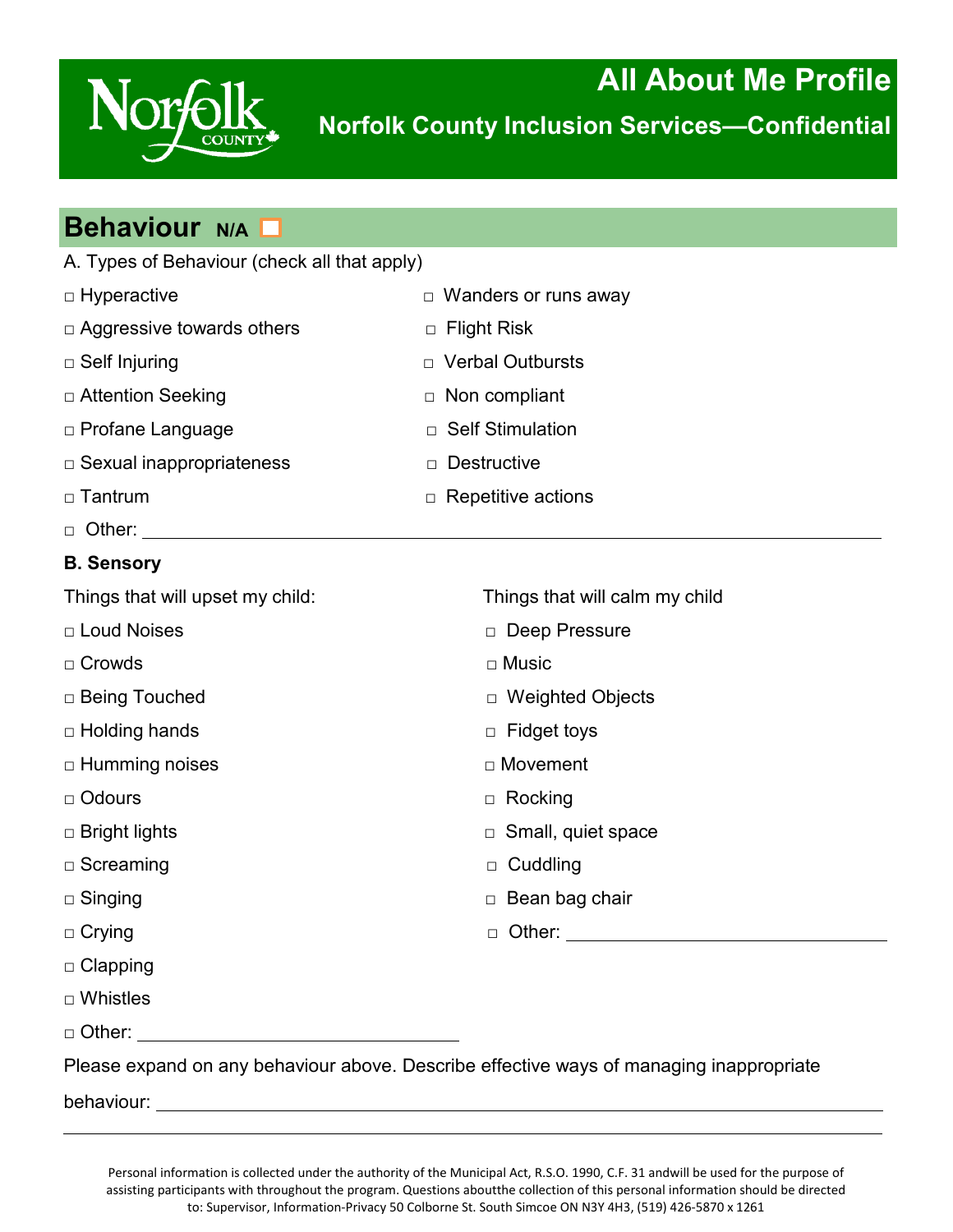

# **Behaviour continued N/A**

When my child is angry/upset they will let you know by:

Saying: **Saying: Saying: Saying: Saying: Saying: Saying: Saying: Saying: Saying: Saying: Saying: Saying: Saying: Saying: Saying: Saying: Saying: Saying: Saying: Saying: Saying: Say** 

Doing:

Known Triggers:

Are there any circumstances the participant will become physically aggressive?

\*Please note: Norfolk County staff are not permitted to utilize physical restraint

□ YES □ NO

Please expand:

| When my child is happy they will let you know by: |  |  |  |  |
|---------------------------------------------------|--|--|--|--|
|---------------------------------------------------|--|--|--|--|

| <b>C. Communication</b>     |                                                 |                                                                   |  |  |
|-----------------------------|-------------------------------------------------|-------------------------------------------------------------------|--|--|
|                             | My child communicates in the following way (s): |                                                                   |  |  |
|                             |                                                 | □ Talking □ Sign language □ Picture symbols □ Gestures □ Pointing |  |  |
|                             |                                                 |                                                                   |  |  |
|                             |                                                 |                                                                   |  |  |
|                             | My Child will understand better if you:         |                                                                   |  |  |
| $\Box$ Get their attention  |                                                 |                                                                   |  |  |
| $\Box$ Have eye contact     |                                                 |                                                                   |  |  |
| $\Box$ Speak slow and clear |                                                 |                                                                   |  |  |
|                             | $\Box$ Repeat instructions and directions       |                                                                   |  |  |
| □ Use visuals               |                                                 |                                                                   |  |  |

 $\Box$  Other:  $\rule{1em}{0.15mm}$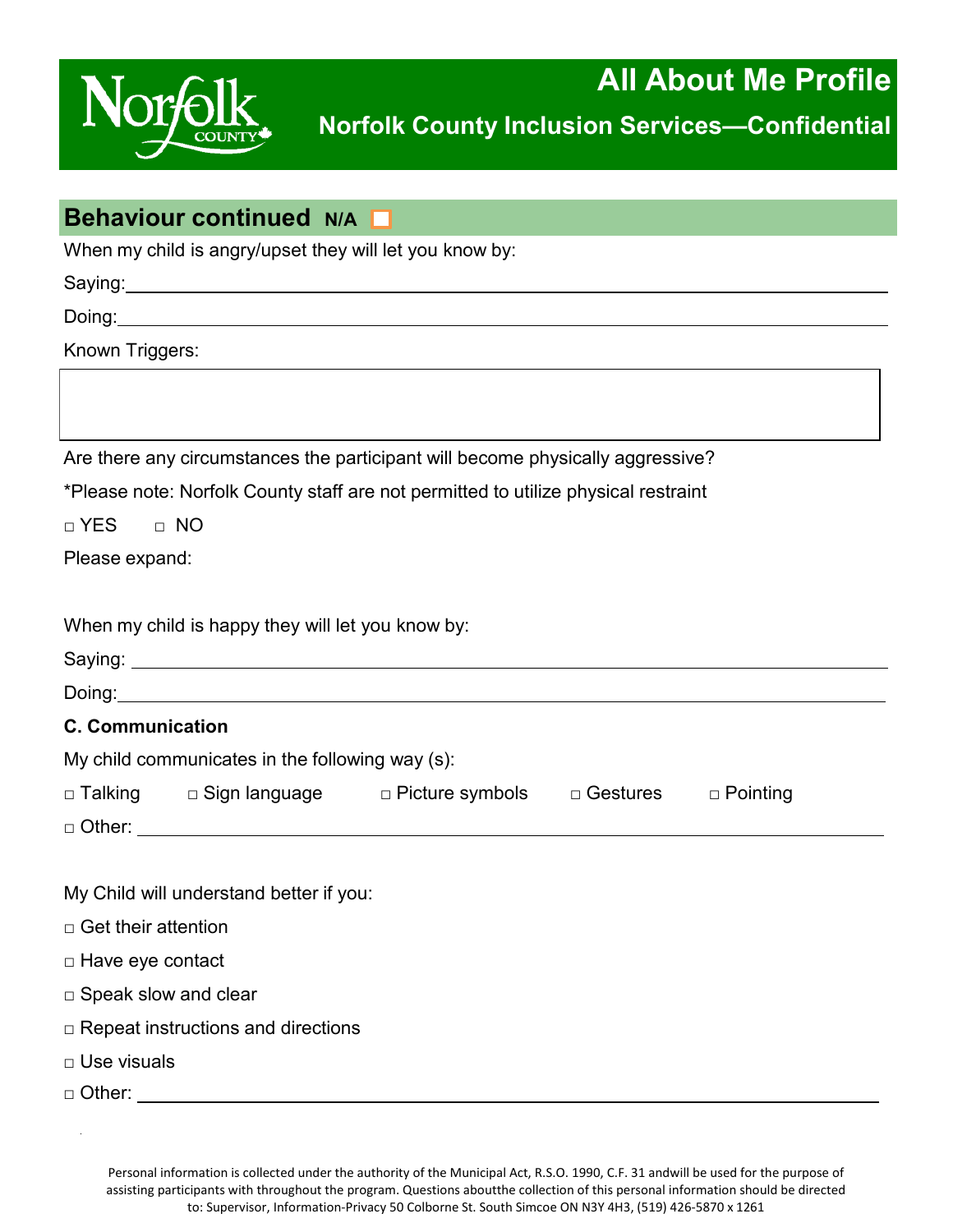

### **Participation**

### **A. Swimming**

 $\Box$  My child enjoys swimming  $\Box$  My child does not enjoy swimming

 $\Box$  My child is not allowed to go swimming  $\Box$  My child will require a lifejacket in the pool

 $\Box$  My child will need assistance to get in the pool physically

 $\Box$  My child will need assistance to get out of the pool physically

 $\Box$  My child will need assistance getting changed for/after swimming

 $\Box$  My child wears earplugs and/or goggles in the pool

Additional Comments:

### **B. Success**

Setting up my child for success

□ My child can sit for minutes

□ My child will need when they are sitting for long periods of time

□ My child learns best when sitting **□ Beside/ □ Across** from their support staff (check one)

□ My child needs warnings before transitions— **□ Verbal □ Visual □ Physical**

 $\Box$  My child needs a structured routine  $\Box$  My child has difficulty with changes in routine

□ My child needs your support with the following visual aids**:** 

### **□ Schedule board □ PECS binder □ First-Then board**

Other things my child needs are:

My child's favourite things are (toys, songs, game, etc):

My child will be bringing the following specialized equipment to the program (please describe how this equipment is to be used):

\_\_\_\_\_\_\_\_\_\_\_\_\_\_\_\_\_\_\_\_\_\_\_\_\_\_\_\_\_\_\_\_\_\_\_\_\_\_\_\_\_\_\_\_\_\_\_\_\_\_\_\_\_\_\_\_\_\_\_\_\_\_\_\_\_\_\_\_\_\_\_\_\_\_\_\_\_\_\_ \_\_\_\_\_\_\_\_\_\_\_\_\_\_\_\_\_\_\_\_\_\_\_\_\_\_\_\_\_\_\_\_\_\_\_\_\_\_\_\_\_\_\_\_\_\_\_\_\_\_\_\_\_\_\_\_\_\_\_\_\_\_\_\_\_\_\_\_\_\_\_\_\_\_\_\_\_\_\_ \_\_\_\_\_\_\_\_\_\_\_\_\_\_\_\_\_\_\_\_\_\_\_\_\_\_\_\_\_\_\_\_\_\_\_\_\_\_\_\_\_\_\_\_\_\_\_\_\_\_\_\_\_\_\_\_\_\_\_\_\_\_\_\_\_\_\_\_\_\_\_\_\_\_\_\_\_\_\_ \_\_\_\_\_\_\_\_\_\_\_\_\_\_\_\_\_\_\_\_\_\_\_\_\_\_\_\_\_\_\_\_\_\_\_\_\_\_\_\_\_\_\_\_\_\_\_\_\_\_\_\_\_\_\_\_\_\_\_\_\_\_\_\_\_\_\_\_\_\_\_\_\_\_\_\_\_\_\_ \_\_\_\_\_\_\_\_\_\_\_\_\_\_\_\_\_\_\_\_\_\_\_\_\_\_\_\_\_\_\_\_\_\_\_\_\_\_\_\_\_\_\_\_\_\_\_\_\_\_\_\_\_\_\_\_\_\_\_\_\_\_\_\_\_\_\_\_\_\_\_\_\_\_\_\_\_\_\_ \_\_\_\_\_\_\_\_\_\_\_\_\_\_\_\_\_\_\_\_\_\_\_\_\_\_\_\_\_\_\_\_\_\_\_\_\_\_\_\_\_\_\_\_\_\_\_\_\_\_\_\_\_\_\_\_\_\_\_\_\_\_\_\_\_\_\_\_\_\_\_\_\_\_\_\_\_\_\_

 $\_$  $\_$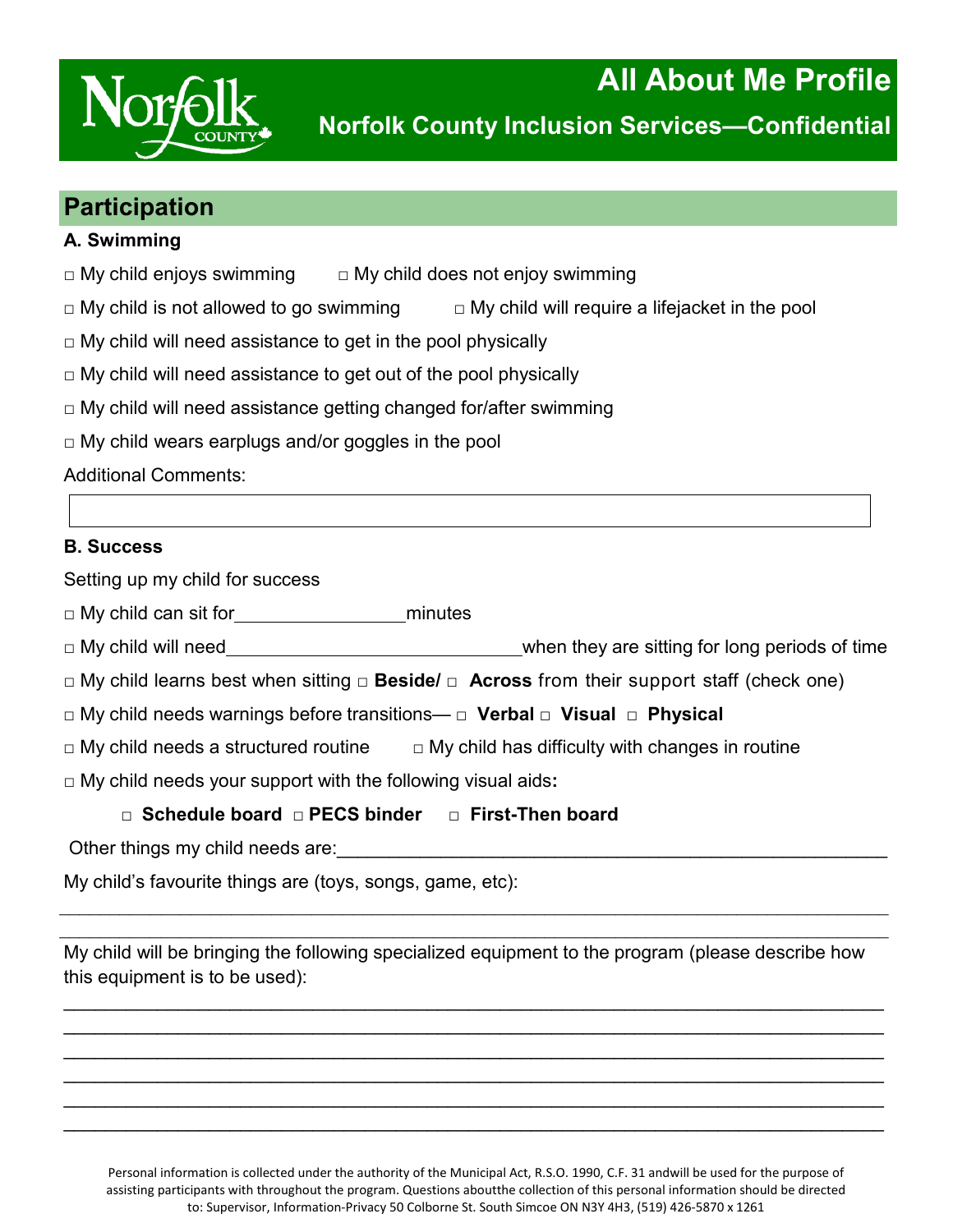

## **Additional Information or Comments**

If we have missed anything or if you would like to share additional information please do so here: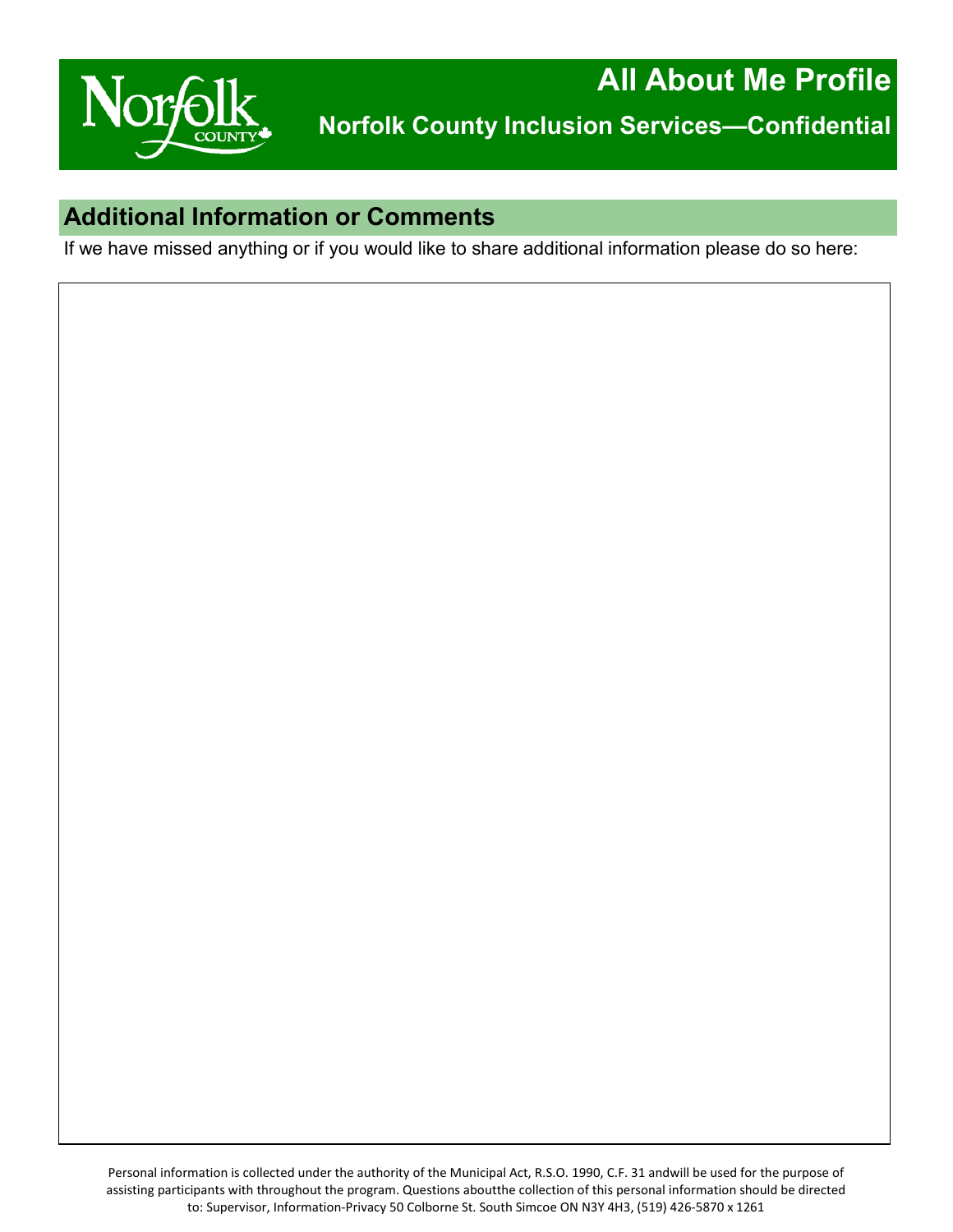

# **Parent Responsibility Checklist**

#### **To ensure your child's safety in Norfolk County's Programs, parents/guardians are responsible for providing/obtaining the following:**

□ Identify the Allergy or Medical condition and the need for an epinephrine auto-injector or an inhaler on the registration form and complete the appropriate pages in the All About Me Profile package

□ Complete the Parent consent form (below)

 $\Box$  Provide updated information as necessary or as it becomes available

 $\Box$  Ensure your child attends the program each day with their epinephrine auto-injector or inhaler. A child without this will not be admitted into the program

□ Educate your child on their condition and how to use their epi-pen or inhaler administer their medication

 $\Box$  Obtain and encourage your child to wear a medical alert bracelet (optional)

□ Complete the Support Person Guidelines form (if applicable)

### **Parent Consent Form**

I give permission to share the information given on this form with all relevant staff involved in the operation of the programs my child is registered in.

I agree to provide the program staff with up to date medical information as necessary, wherever there is a change to your child as directed by their physician. It is further understood that keeping the program staff informed is my responsibility. I further agree that the participant will not be admitted to the program if their epinephrine auto-injector or inhaler.

I am fully aware and recognize that Norfolk County programs, facilities, staff, or support persons are in no way able to provide or promise a risk free or allergen free environment for my child. Norfolk County will provide for the health and welfare of each participant, but will be released and held harmless from all actions, damages, or claims arising out od participation in Norfolk County Programs.

I have read and fully understand the above PARENT CONSENT FORM and that I have provided all the relevant information regarding my child's medical condition and the emergency procedures that need to be followed

Main Contact Name (Please Print) Main Contact Signature Date